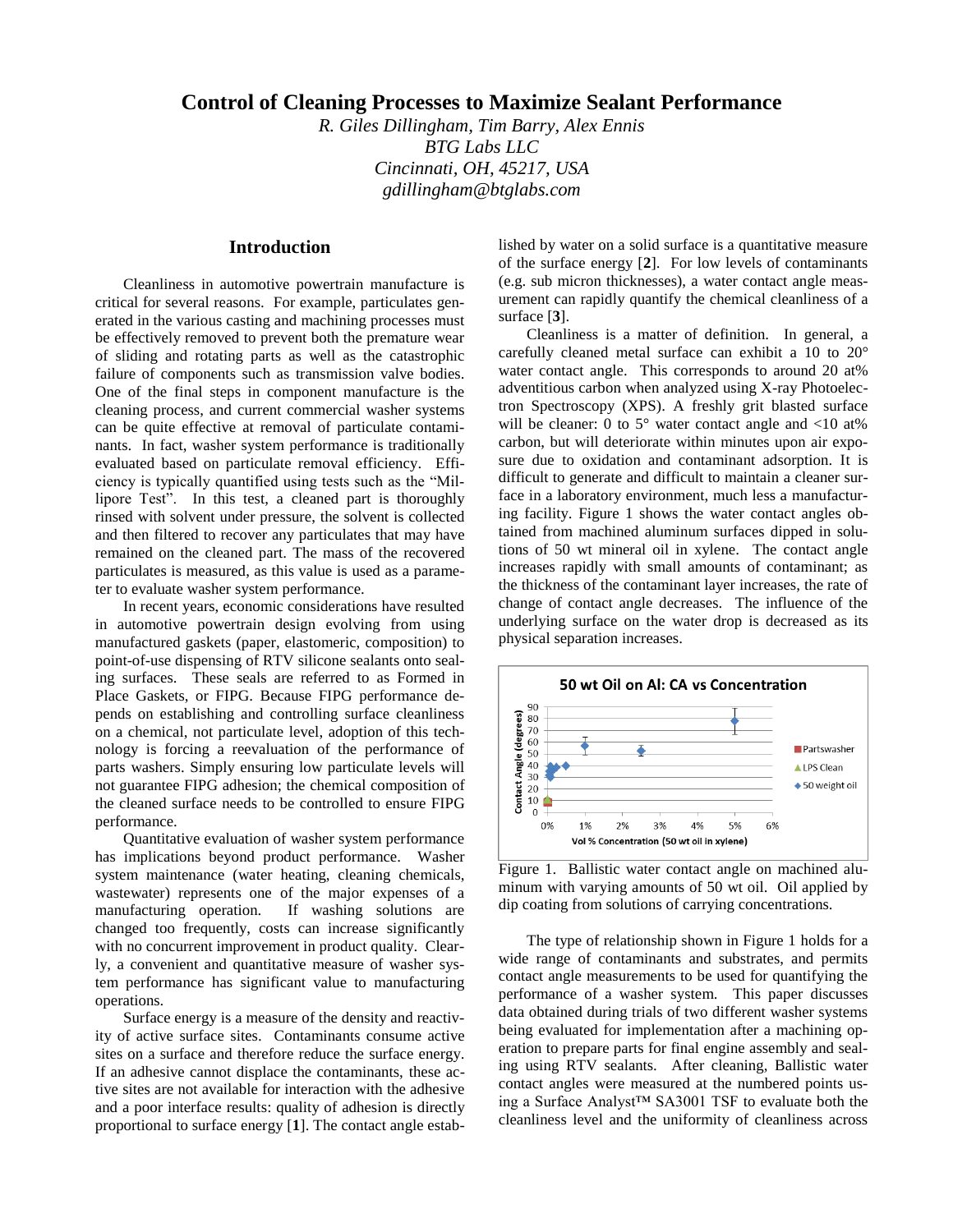the part surface. This instrument returns a contact angle that closely tracks the receding contact angle. It is particularly well suited to evaluation of narrow machined sealing surfaces and is insensitive to part orientation, i.e. that part can be horizontal, vertical, or inverted without affecting the measurement. The small tethered inspection head makes it ideal for use in situations such as an engine assembly line.

#### **Experimental**

Figure 2 shows the engine casting used to evaluate parts washer performance. The numbers represent points on the surface that were interrogated with water contact angle measurements after cleaning. The parts were received in an as-machined state, meaning that the surfaces were contaminated with varying amounts of oils and water soluble cutting fluids. Two different types of washers were evaluated. In the first type, multiple parts were loaded into a basket which was then rotated within the machine to expose as much of the surface as possible to the washing and rinsing spray. In the second type, parts were conveyed individually through the wash and rinse zones. Different wash recipes were evaluated in each machine in an attempt to optimize performance.



Figure 2. Inspection points on machined engine sealing surfaces evaluated for cleanliness via Ballistic water contact angle measurements.

Performance of the washer systems was evaluated using two metrics: average contact angle, and point-to-point variability.

## **Results and Discussion**

The basket-type washer was evaluated first; the results are shown in Figure 3. Each X axis label indicates a distinct trial on a new part. Each line represents the contact angles measured on a particular point from Figure 2. Trials that resulted in low, tightly grouped contact angles indicate a uniformly well-cleaned part. Contact angles that are high and show larger point-to-point variability indicate a poorer wash process. For example, Test 2 (average of 41°, spread of 27°) compared poorly with Test 3 (average of 25°, spread of 10°).



Figure 3. Ballistic contact angle versus washer trial (basket-type). Each X-axis point corresponds to a new washer trial; each line corresponds to a measurement point from Figure 2.

Test 8 (which had 3 parts loaded into the basket at once) showed the effect of loading multiple parts in the washer. Part 8 was next to the back wall of the washer, Part 9 was in the middle of the basket, and Part 10 was adjacent to the front wall. Notice the part in the middle of the basket was cleaner (avg  $31^\circ$  vs  $37^\circ$  and  $42^\circ$ ) and showed significantly better point-to-point uniformity (range of 23° vs 38° and 31°) than the parts near the front and back walls of the washer.

Figure 3 also shows that this particular washer had difficulty cleaning certain areas of the parts. Location 12 from Figure 2 (green trace in Figure 3) consistently demonstrated one of the highest contact angles. This kind of data can be used to optimize washer performance by adjusting the configuration of spray patterns and parts loading to minimize variability and avoid product quality issues.



Figure 4. Ballistic contact angle versus washer trial (conveyor type). Each X-axis point corresponds to a new washer trial; each line corresponds to a measurement point from Figure 2.